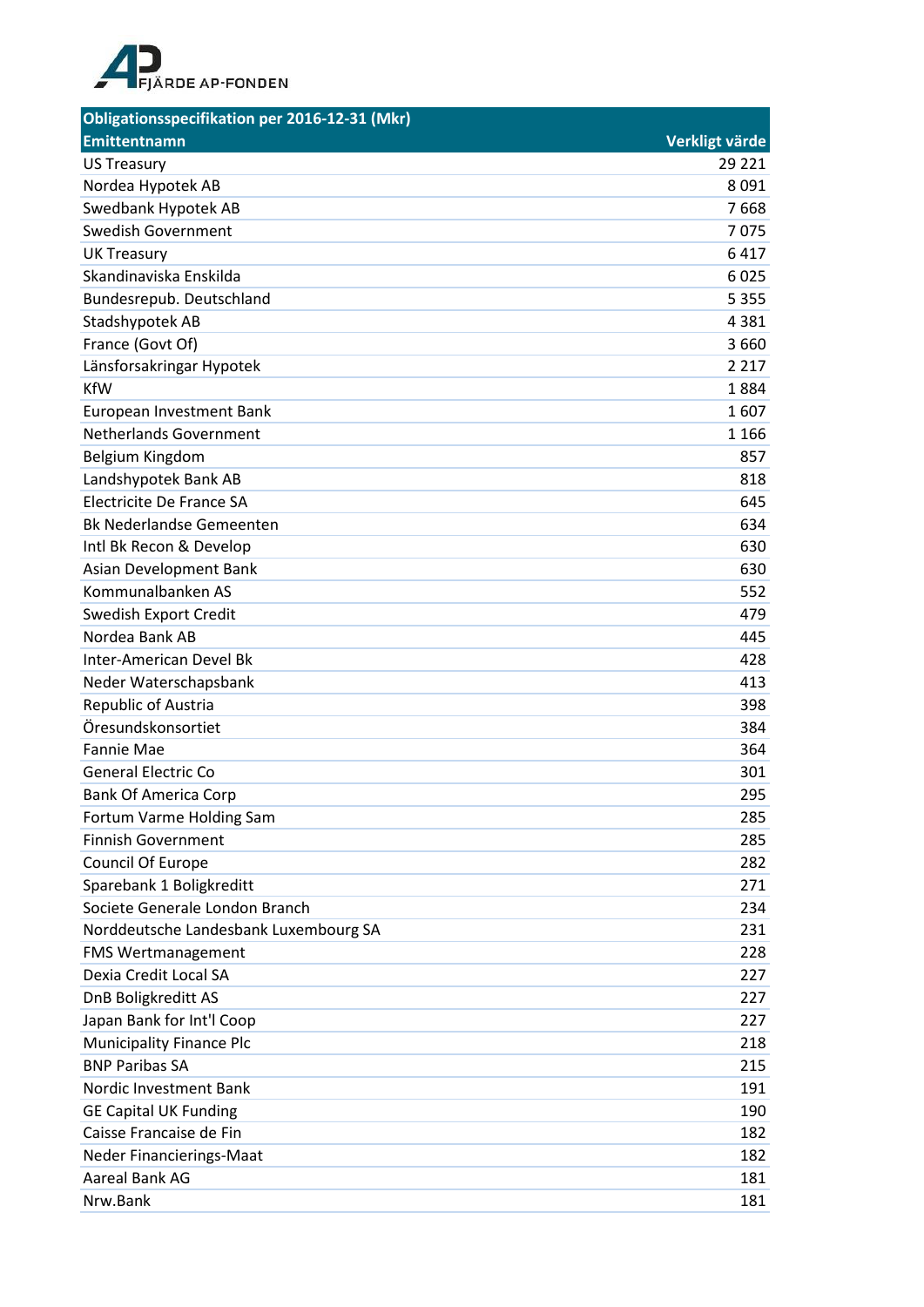

| <b>Obligationsspecifikation per 2016-12-31 (Mkr)</b> |                |
|------------------------------------------------------|----------------|
| <b>Emittentnamn</b>                                  | Verkligt värde |
| Cie Financement Foncier                              | 178            |
| Intesa Sanpaolo S.p.A                                | 173            |
| JPMorgan Chase & Co                                  | 159            |
| <b>ABN AMRO Bank NV</b>                              | 156            |
| <b>Bayport Management</b>                            | 151            |
| AT&T Inc                                             | 149            |
| Region of Ile de France                              | 142            |
| <b>SNCF Reseau</b>                                   | 138            |
| Japan Fin Org Municipal                              | 137            |
| Apple Inc                                            | 137            |
| Caisse D'Amort Dette Soc                             | 137            |
| Swedbank AB                                          | 136            |
| Royal Bank of Canada                                 | 136            |
| Kommuninvest i Sverige                               | 136            |
| Lloyds Bank Plc                                      | 136            |
| <b>Transport for London</b>                          | 136            |
| <b>Goldman Sachs Group Inc</b>                       | 128            |
| Export-Import Bk Korea                               | 121            |
| Development Bk of Japan                              | 120            |
| <b>HSBC USA Inc</b>                                  | 120            |
| Vodafone Group Plc                                   | 119            |
| <b>European Union</b>                                | 117            |
| <b>UBS Group Funding</b>                             | 115            |
| Scania CV AB                                         | 112            |
| Visa Inc                                             | 112            |
| Santander UK Plc                                     | 112            |
| Intl Finance Corp                                    | 110            |
| <b>TenneT Holding BV</b>                             | 108            |
| Cooperatieve Rabobank UA                             | 101            |
| Deutsche Bahn Finance BV                             | 100            |
| <b>Verizon Communications Inc</b>                    | 97             |
| <b>Bank of New York Mellon</b>                       | 92             |
| Banco Bilbao Vizcaya Arg                             | 91             |
| Norddeutsche Landesbank                              | 91             |
| VW Credit Inc                                        | 91             |
| Landwirtsch. Rentenbank                              | 91             |
| Ontario (Province of)                                | 90             |
| Berkshire Hathaway Inc                               | 89             |
| Nationwide Bldg Society                              | 85             |
| <b>Temasek Financial I Ltd</b>                       | 79             |
| BPCE SFH - Societe de Fi                             | 74             |
| Credit Agricole Home Loan SFH                        | 71             |
| Pohjola Bank Oyj                                     | 71             |
| HP Enterprise Co                                     | 70             |
| Corp Andina De Fomento                               | 69             |
| Cred Suis Gp Fun Ltd                                 | 67             |
| Home Depot Inc/The                                   | 67             |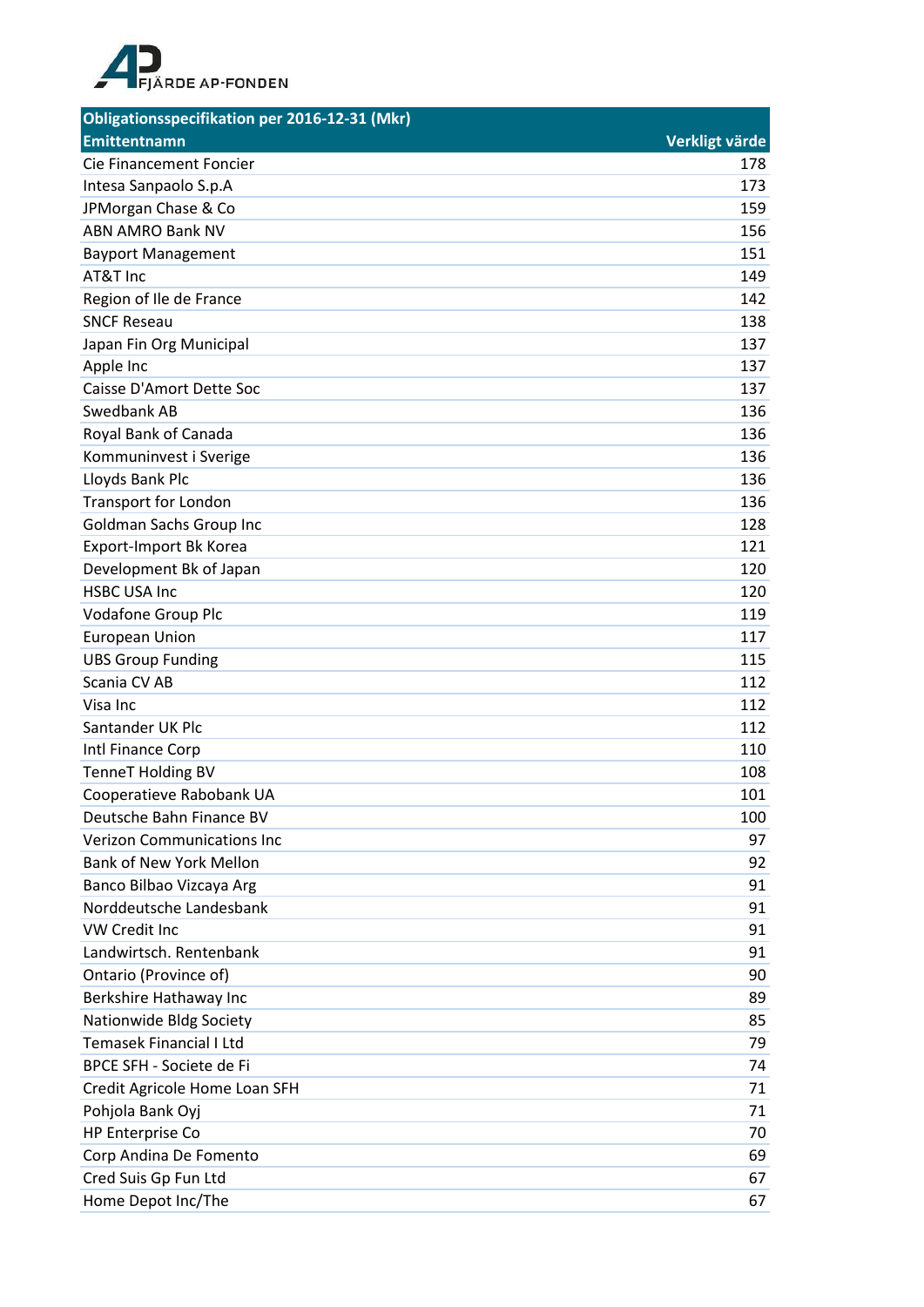

| <b>Obligationsspecifikation per 2016-12-31 (Mkr)</b> |                |
|------------------------------------------------------|----------------|
| <b>Emittentnamn</b>                                  | Verkligt värde |
| Svenska Handelsbanken AB                             | 66             |
| <b>Regency Centers LP</b>                            | 64             |
| Volkswagen Intl Fin NV                               | 59             |
| Innogy Finance BV                                    | 56             |
| <b>Westpac Banking Corp</b>                          | 54             |
| Rodamco Sverige AB                                   | 53             |
| <b>TVO</b>                                           | 52             |
| Met Life Glob Funding I                              | 51             |
| Telia Co AB                                          | 51             |
| <b>Telefonica Emisiones SAU</b>                      | 50             |
| Anheuser-Busch Companies Inc                         | 49             |
| Novartis Capital Corp                                | 49             |
| Lundbergföretagen AB                                 | 49             |
| <b>Commonwealth Bank Aust</b>                        | 49             |
| <b>NVIDIA Corp</b>                                   | 48             |
| Credit Suisse London                                 | 48             |
| Alliander NV                                         | 48             |
| Suomen Hypoteekkiyhdisty                             | 48             |
| <b>Bear Stearns Cos LLC</b>                          | 48             |
| <b>HCBC Holdings Plc</b>                             | 47             |
| Morgan Stanley                                       | 46             |
| Citigroup Inc                                        | 46             |
| Vornado Realty LP                                    | 46             |
| <b>Barclays Bank Plc</b>                             | 46             |
| Hutch Whampoa Int 12 II                              | 45             |
| Caisse Centrale Desjardn                             | 45             |
| <b>Telenor ASA</b>                                   | 45             |
| <b>GE Capital Intl Funding</b>                       | 45             |
| Nasdag OMX Group Inc/The                             | 45             |
| AP Moeller-Maersk A/S                                | 44             |
| <b>BMW US Capital LLC</b>                            | 44             |
| Nike Inc                                             | 44             |
| Microsoft Corp                                       | 41             |
| National Australia Bank                              | 40             |
| <b>BPCE SA</b>                                       | 40             |
| <b>HSBC France</b>                                   | 39             |
| <b>Dominion Resources Inc</b>                        | 39             |
| Pernod Ricard SA                                     | 38             |
| Freddie Mac                                          | 38             |
| Korea Development Bank                               | 37             |
| Daimler Intl Finance BV                              | 36             |
| Berkshire Hathaway Fin                               | 28             |
| Securitas AB                                         | 26             |
| Pepsico Inc                                          | 24             |
| Astrazeneca Plc                                      | 24             |
| Kingdom of Denmark                                   | 23             |
| Unibail-Rodamco SE                                   | 19             |